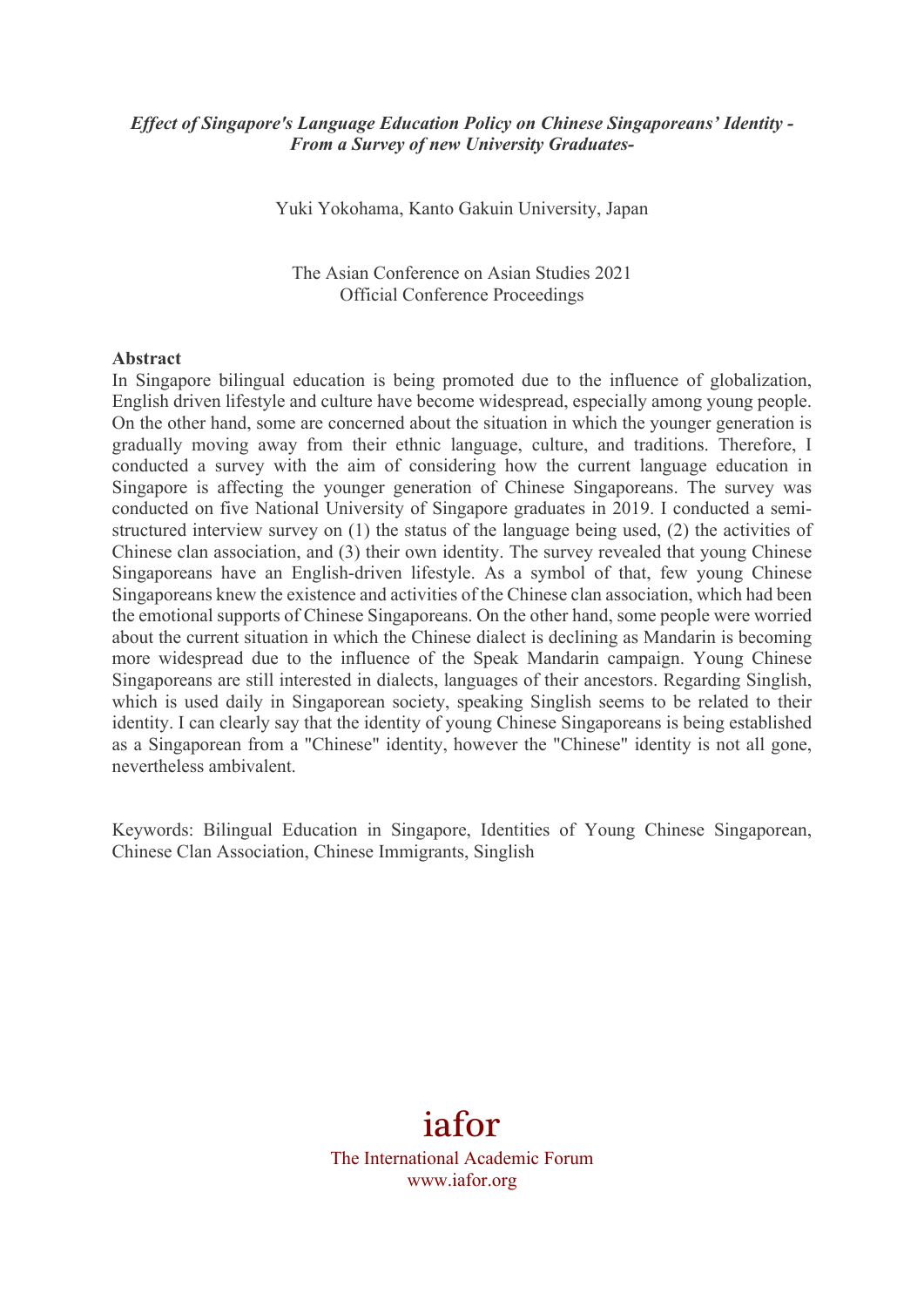### **Introduction**

The economic powerhouse in Southeast Asia, Singapore population is about 5.7 million as of 2019, including migrant workers, having foreigners to account for about 40% of the population and the characteristics of a multi-ethnic nation. According to the Singaporean government, the ethnic groups in the nation consist of 74% Chinese, 14% Malay, 9% Indian, and others. The main language of Singapore is Malay as the official national language, nevertheless the official languages are English, Mandarin, Malay, and Tamil, used by the ethnic group comprising the nations (Ministry of Foreign Affairs of Japan, 2019).

The world is paying attention to Singapore's remarkable economic development in recent years despite of a small country in Southeast Asia. According to IMF (2019), Singapore's GDP per capital in 2020 ranks 8th in the world ranking and stays in the high ranking in comparison with developed countries in Europe (e.g., Sweden (12th), Germany (16th) and developed countries in Asia (e.g., Japan (23th), South Korea (27th)) This high position of Singapore has always been in the top 10 of the worlds in the last ten years.

The strong economic and social policies led by the state has largely contributed to such rapid economic development for more than 55 years since Singapore foundation in 1965. In addition to that, the human resource development through language education policy led by the state has done so in our view. Singapore has consistently adopted a bilingual education from elementary schools, having been rapidly developing human resources in response to the global society since its foundation (Ishikawa, 2001).

The bilingual education is based on a policy of learning two languages, English, and the mother tongue of each ethnic group. For example, Chinese Singaporean students are learning English and Mandarin. While this bilingual education is being promoted, in recent years, due to the influence of globalization, English driven lifestyle habit and culture have become widespread, especially among young people. On the other hand, some are concerned about the situation in which the younger generation is gradually moving away from their ethnic language, culture, and traditions (Shimura, 2018).

In the future, how will the multicultural society, one of Singapore's attractions, be transformed by such a change in an English driven lifestyle? Therefore, to consider the language education of Singapore and the transformation of people's identities, we have examined their language and identity situation.

# **Previous Survey on the Language and Identity of Chinese Singaporeans**

# **Language Education Policy and Identity**

There are several fact-finding surveys on the identities of Chinese Singaporeans in Singapore, including a survey on language education and a survey on the activities of the oversea Chinese clan association. In this chapter, we would like to consider their identities by reviewing their findings. The Singaporean government has repeatedly examined the ideal form of bilingual education and continued to this day since its founding in 1965. The ethnic Chinese schools, which many ethnic Chinese children attend, have gradually changed to an English school according to the needs of the times.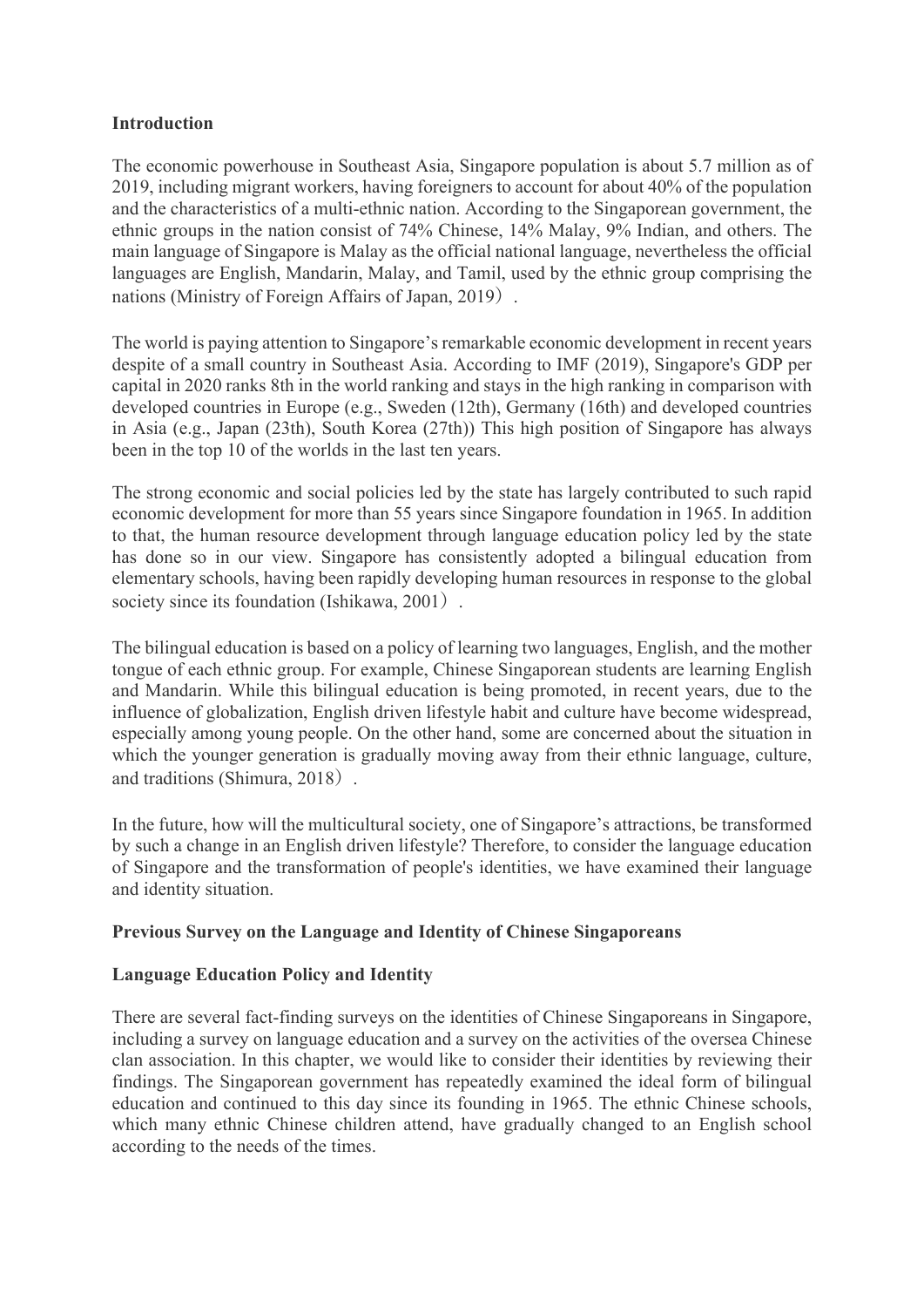On the other hand, while school educations in English are becoming the mainstream, they are also educating Mandarin, their ethnic language. In that situation, there is a problem of in what language teachers teach Chinese as an ethnic language, and in what language students understand it. Takahashi (2003) surveyed the status of language education at a public elementary school in Singapore. As a result, he points out as a preparation for educational activities in elementary school as follows:

*"All classes are educated in English except for the ethnic languages. Therefore, children must become able to understand English spoken not only in their daily lives but also in classes by the time of their entering elementary school."* 

Children in Singapore are learning two languages (English and Mandarin) in kindergartens and nursery schools, and they are naturally learning English very hard especially because it is a measure of language for taking classes. In Singapore, elementary school children take the National Examination (PSLE: Primary School Leaving Examination) at the end of the sixth grade of elementary school, and the examination results lead to in junior high schools, three courses activities, Special Course, Express Course, Normal Course to be carried out dividedly.

Since the examination subjects for this course division always include not only English but also ethnic language examinations, it is not always necessary for elementary school students to reach a high level only in English language. After that, it is necessary to acquire both English and ethnic languages to clear high hurdles of taking several examinations for Singapore students and to receive a higher level of higher education.

Essential is Takahashi's following point (Takahashi, 2003) about the declination of culture, traditions and events that the Chinese ancestry have continuously inherited from their ancestors along with the development of the language education system, when it comes to future Singapore's language education system and social policy, whilst the ability of Chinese Singaporeans consist of the majority of Singapore, to speak Mandarin as well as English is based on the bilingual education necessary to contribute to Singapore's human resource development and national development.

*"From the perspective of biculturalism and multiculturalism, the bilingual education needs to be considered further in consideration of a language as a means of communication as well as a means of socializing individual identities, cultures, and regions and larger communities."* 

Next, to pay attention to Okumura's survey result, Okumura conducted a survey of students at National University of Singapore (NUS) in 2002 through questionnaires and free-form descriptions of the languages used in their daily lives and their identities. In the survey, most response to the questions about the languages showed that both the students themselves and their parents spoke three languages, English, Chinese, and dialects, followed by four languages (Okumura, 2009). Students in Singapore must be able to have a perfect command of English and Chinese to survive the fierce competition for entrance examinations starting from elementary school, which is also a condition for receiving a higher level of higher education. From this, we consider that many Chinese students at National University of Singapore can naturally use both English and Chinese without any problem.

What is noteworthy in this survey is existence of Singlish. The English language used in Singapore has its own language culture, as if it were ridiculed as Singlish. Okumura considers the student's response to Singlish from the survey results as follows (Okumura, 2009).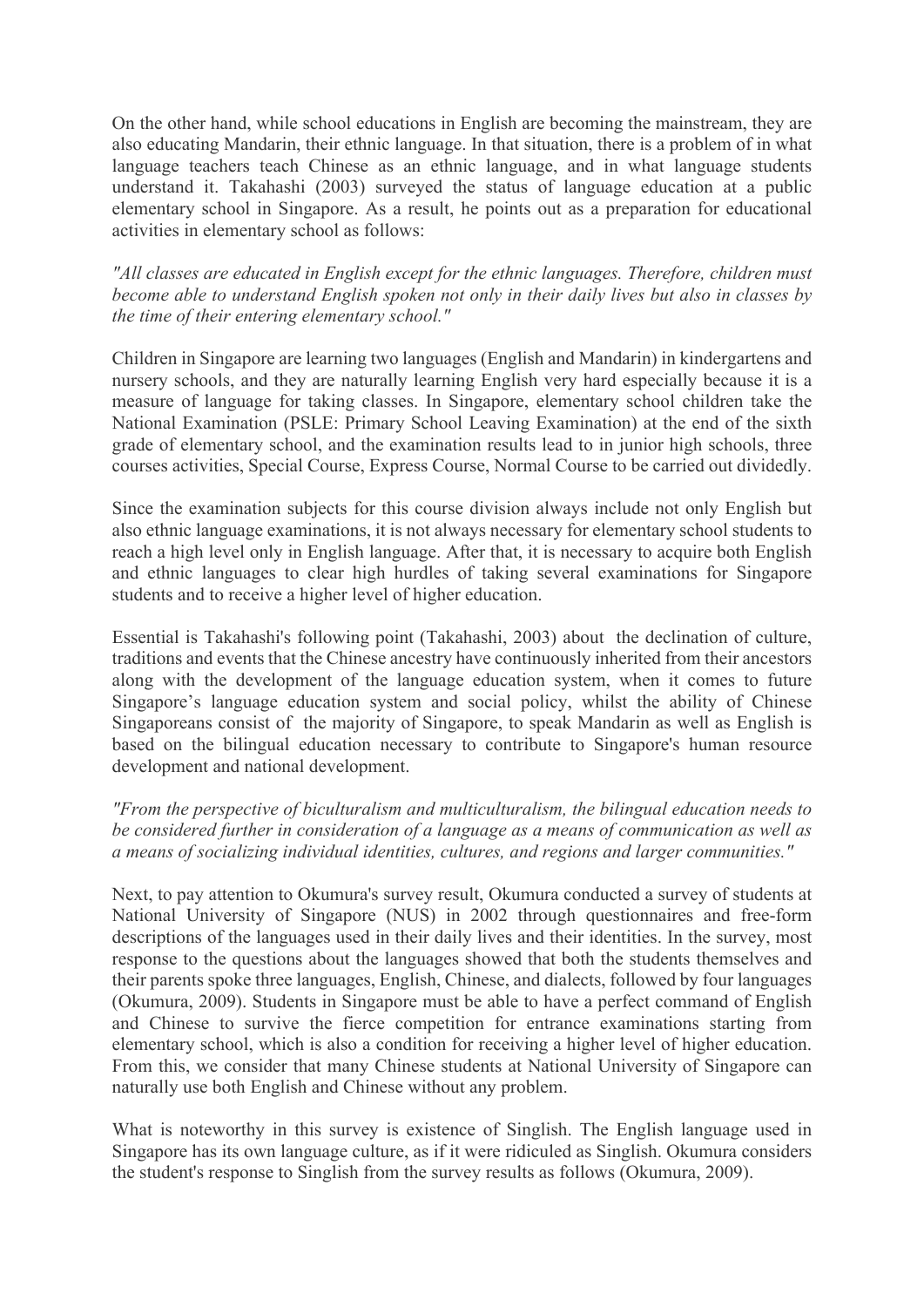*"For example, some students clearly state that the Singlish is a core part of their national identity, however, it is worth noting that none of the 280 responses state positively that the Singlish should be used as a national language for the official government documents, parliamentary exchanges, or school language of instruction. "* 

Okumura pointed out that a Chinese Singaporean society consists of not only some Chinese Singaporeans who speak all English fluently, but also some Chinese Singaporeans who speak Singlish mixed with Chinese and dialects. We naturally consider that the number of people speaking Singlish is expected to decrease in the future, as the number of people speaking Standard English and Mandarin increases generation after generation. With the promotion of bilingual education, a new challenge such as the English level gap between generations and what kind of language is standard English could also arise in Singaporean society.

In addition, it has been pointed out that the westernization of youth culture and the accompanying transformation of identity could occur as Singapore's English education is further promoted. In modern Singapore, especially among the younger generation, they have the internet as a part of their daily lives; it is extremely easy to interact with anyone on SNS in English. It is possible to easily access English, the standard language of the world, and the accompanying Western culture. Especially given that many of the younger generation's favorite subcultures come from the West, they are less likely to confirm their Chinese descent. Okumura describes the vague and complex identity of English-educated Chinese Singaporeans as follows (Okumura, 2009).

*"It is impossible that Singaporeans who have been educated in English have the same culture and identity as Chinese on the continent. However, we may say that the Chinese culture learned in English is just the cultural identity of ethnic Chinese Singaporeans. "* 

# **Chinese Clan Association and Ethnic Chinese Identity**

In considering the transformation of overseas Chinese identities, the existence of Chinese clan associations established in many communities around the world is significant. The Chinese clan association is a mutual aid organization established on immigrated land for Chinese people to spend a stable life on immigrated land (Yokohama, 2020). In Singapore, as in other countries, many Chinese clan associations have been established since the early days of British rule in the Malay Peninsula, and they have been historically supported by people all over China.

For example, large-scale clan associations such as the Fujian association and Chaozhou association are still running schools, conducting various event activities, and establishing scholarships for students, and have currently become a symbol of overseas Chinese in Singapore. The Chinese clan association, currently existing not only in Singapore but also in many communities around the world, can be said to symbolize the identities of many overseas Chinese and ethnic Chinese.

Few survey studies have mentioned the relationship between the Chinese clan association and the identity of young Chinese Singaporeans. Here, we will review the results of a survey by Goda on the participation of the Chinese clan association and youth. In 1993, Goda conducted a survey on "Chinese clan association and Chinese / Chinese culture" among 500 adolescents aged 15 to 29 (collected: 256). This survey conducted about 30 years ago, is helpful in comparing it with the current changes in education, society, and economy in Singapore (Goda,1999).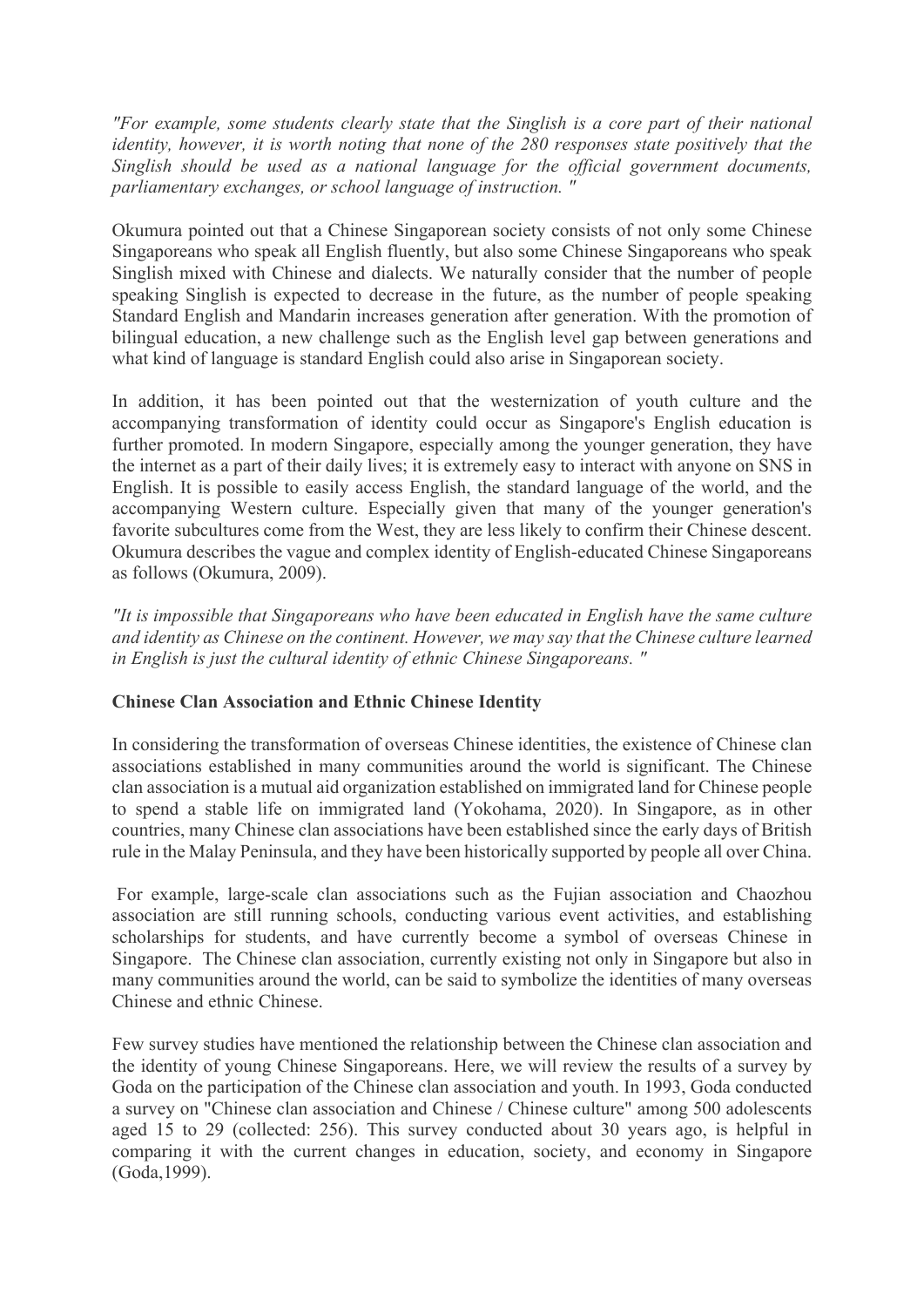As for the survey subjects about the existence of the Chinese clan association, 70% of the respondents answered that they know the existence of the Chinese clan association, however, have never participated in the activity. 20% of the respondents answered, "I don't even know the existence of the Chinese clan association." Furthermore, according to the results of a survey of university students, Chinese clan association is not friendly place to young Chinese Singaporeans. However, 84.5% of all respondents answered that they were "interested in Chinese and Chinese culture".

What is noteworthy in Goda's survey results is about the ethnic consciousness of the respondents. Singaporeans are supposed to list their ethnicity on their ID cards, at the point they become conscious of their ethnicity. According to the survey results, more than 60% of the respondents stated that they were "proud of being Chinese." The results based on each educational background, about 70% of the younger generation of university and graduate students answered that they were" proud of their own ethnic group". Goda analyzes this result as follows (Goda,1999).

*"One of the reasons is that ethnic Chinese feeling the difference from other ethnic groups in terms of advancing to higher education and finding employment have begun to have a sense of superiority as ethnic Chinese."*

About 30 years after Goda's survey, Chinese Singaporean students are now educated mainly in English due to the government's bilingual education policy, and at the same time they are learning Mandarin, which is their mother tongue. We would like to clarify from a survey on young Chinese Singaporeans how the identity of young Chinese Singaporeans has changed due to Singapore's rapid economic development and changes in the social environment in recent years.

# **Survey on Language and Identity for Young Chinese Singaporean**

More than 50 years have already passed since Singapore was established as a nation in 1965. Since its founding, the Singaporean government has promoted bilingual education; its educational activities are still ongoing. Underlying that a small country in Southeast Asia has achieved one of the largest economic developments in the world, it is not only English but also Mandarin that this state-led language education activity has been spreading all over the country.

On the other hand, as we see in the previous chapter, English is at the center of education, the interest in Chinese dialects, cultural activities, and history that Chinese Singaporean ancestors used to have, have been gradually fading out in fact.

Therefore, we conducted a survey with the aim of considering how the current language education in Singapore is affecting the younger generation of Chinese Singaporeans. The date of the survey was August 27th, 2019. The survey was conducted on five National University of Singapore (NUS) graduates who cooperated with the survey from my research collaborator, Professor Thang Leng Leng of NUS. We conducted a semi-structured interview survey on (1) the status of the language being used, (2) the activities of the overseas Chinese Clan Association (3) Singaporean society, and (4) their own identity.

The ethical considerations of the survey were as follows. Before the survey, we gave an oral description on the survey purpose, content, survey method, risk of the survey, confidentiality,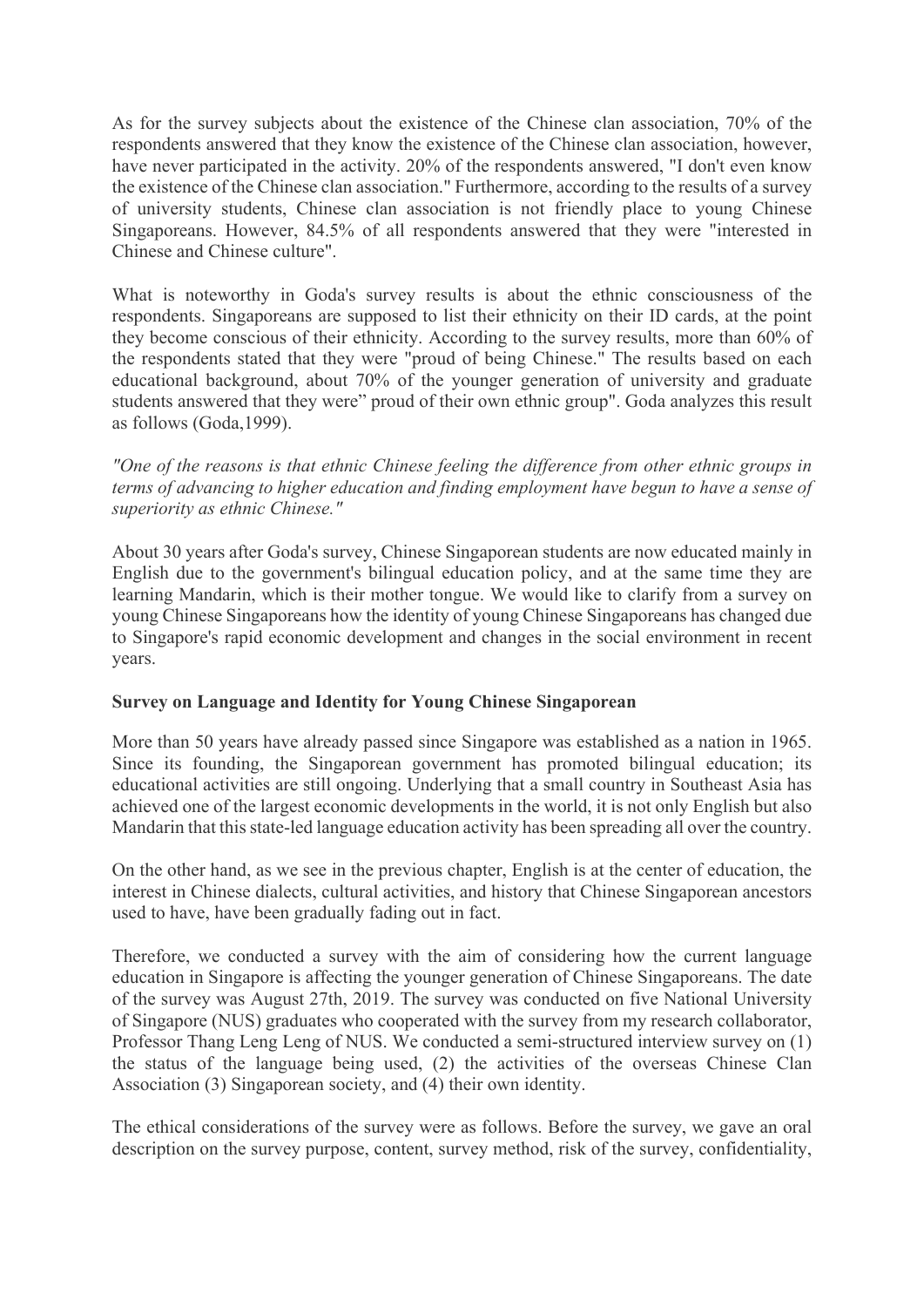and handling of data. The survey was conducted with their consent, their understanding the descriptions and the survey consent form signed off by hem.

### **Survey Subjects**

Table1 shows age, work, and family status of the survey subjects. The survey subjects were those who had just graduated from NUS, and the average age was 25.2 years, one male and four females. All subjects surveyed had parents (and grandparents) and siblings. The average household population was 4.4, more than the average Singapore household population of 3.16 in 2019.

|        | Sex    | Age | Academic hisitory | <b>Current occupation</b> | family menber                                                     |
|--------|--------|-----|-------------------|---------------------------|-------------------------------------------------------------------|
| Case 1 | male   | 26  | Bachelor's degree | Social Worker             | 4 (father, mother, younger sister and myself)                     |
| Case 2 | female | 24  | Bachelor's degree |                           | medical Social Worker 4 (father, mother, elder sister and myself) |
| Case 3 | female | 26  | Bachelor's degree | Social Worker             | 4 (father, mother, elder younger sister and myself)               |
| case 4 | female | 24  | Bachelor's degree | Office Worker             | 6 (2grandparents, father, mother, brother and myself)             |
| Case 5 | female | 26  | Bachelor's degree | Social Worker             | 4 (father, mother, Aunt and myself)                               |

Table1: Sex, Age, Work, and Family Status of the Survey Subjects

### **Results and Discussions**

# **Situation of Family's Birthplace**

Table 2 shows family's birthplace places of the survey subjects. All respondents' parents were born in Singapore. The grandparents' birthplaces were diverse, including those from Singapore, Malaysia, and Indonesia. Regarding the birthplaces of the respondents' ancestors, some respondents answered that they were coastal cities in China (Fujian, Hainan, and Guangdong Swatow city), and others answered, "I am not sure". When asked if "you have been to your ancestor's hometown," most of the respondents answered, "I have never been."

|        | <b>Birth place</b> |               |           |                         |             |             |                                     | Have you ever been |
|--------|--------------------|---------------|-----------|-------------------------|-------------|-------------|-------------------------------------|--------------------|
|        |                    |               | Paternal  |                         | Maternal    |             | The place of origin of<br>ancestors | to your ancestral  |
|        | Father             | <b>Mother</b> |           | Grandfather Grandmother | Grandfather | Grandmother |                                     | hometown?          |
| Case 1 | Singapore          | Singapore     | China     | Malaysia                | Singapore   | Singapore   | Fujian in China (Maternal side)     | Nο                 |
|        |                    |               |           |                         |             |             | Hainan in China (Paternal side)     |                    |
| Case 2 | Singapore          | Singapore     | Singapore | Singapore               | Singapore   | Malaysia    | am not sure                         | No                 |
| Case 3 | Singapore          | Singapore     | Singapore | Singapore               | China       | Singapore   | am not sure                         | No.                |
| Case 4 | Singapore          | Malavsia      | Malavsia  | Singapore               | Malavsia    | Malaysia    | Hainan in China (Maternal side)     | grand parents'     |
|        |                    |               |           |                         |             |             | (Paternal side)<br>am not sure      | hometown in        |
| Case 5 | Singapore          | Singapore     | Singapore | Singapore               | indonesia   | Singapore   | Swatow in China<br>(Maternal side)  | No.                |
|        |                    |               |           |                         |             |             | (Paternal side)<br>am not sure      |                    |

Table2: Family's Birthplace Places of the Survey Subjects

# **Languages Used in Conversations with Parents and Grandparents in Daily Lives**

Below are responses to the questions about the languages they use in their daily lives with their parents and grandparents. Many of the respondents were found to be using both English and Chinese. Looking at the answers in detail, they often used Chinese in conversations with parents and grandparents. Some used dialects in conversations with their grandparents, however, in some cases they used Mandarin because the respondents themselves could not use the dialect.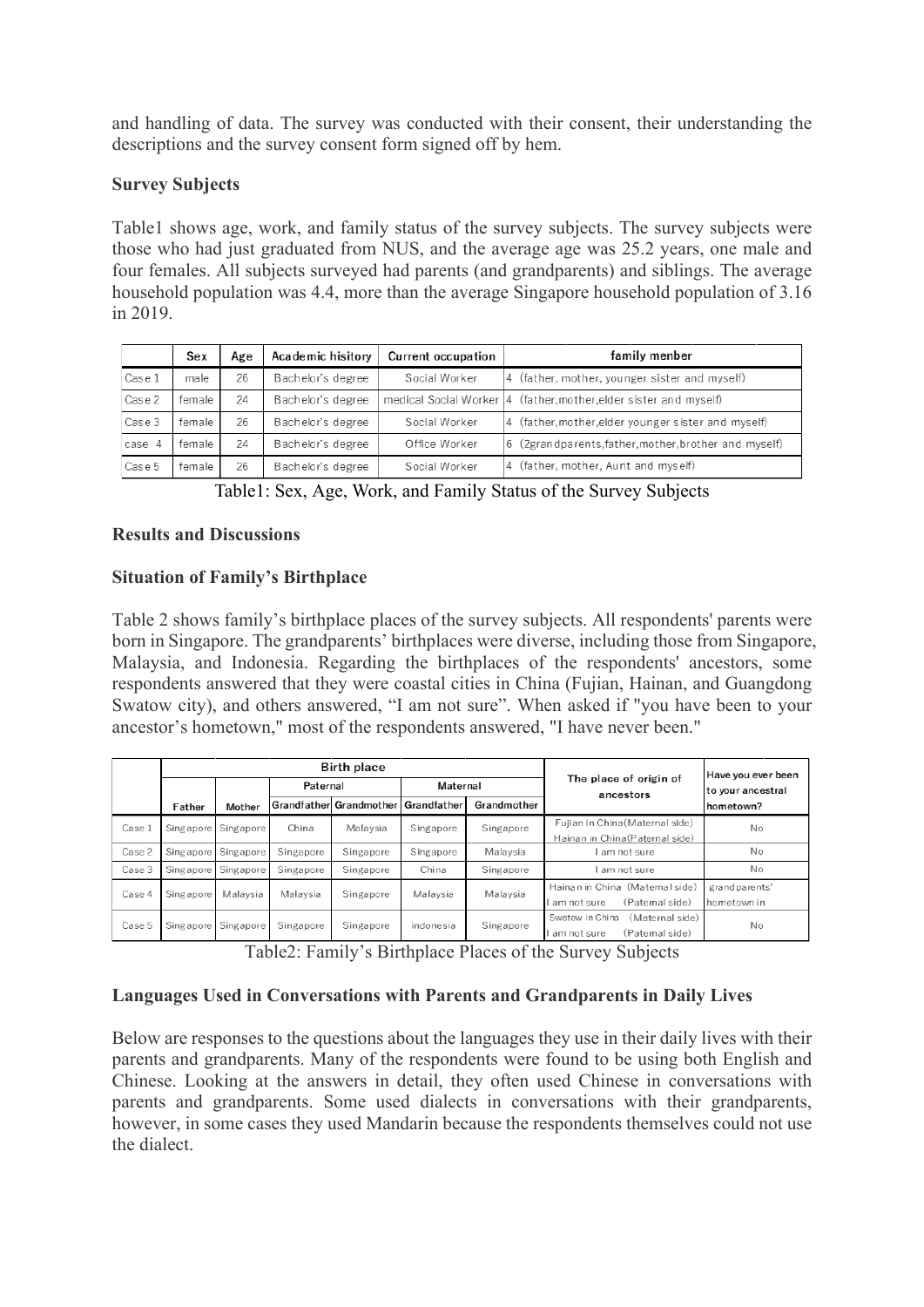*"I speak to my parents in Mandarin. I speak to my younger sister in a mixture of Mandarin and English. Usually if my sister and I are speaking about work or school related fields we will speak in English, for other matters in Mandarin." and "I speak to them in Mandarin, do not use any dialects."* (*Case 1*)

*"English and Mandarin. More Mandarin as my parents are not highly educated" and "I use very basic Hokkien dialect. Grandparents are not around anymore" (Case 2)*

*"English, at time Chinese. Most of the times we use English to communicate." And "Yes. at times I use Hokkien or Hakka with my paternal/ maternal grandparents." (Case 3)*

*"I speak in English to my brother and parents, and Mandarin to my grandparents." "I do not use dialects." (Case 4)*

*"English and Chinese (used to talk to my maternal grandmother in Chinese everyday life before she passed away in 2018) and I do not have chance to use dialects." (Case 5)*

### **Language Used in Conversations with Friends**

The respondents revealed that they used in conversations with their friends in their daily lives English more than Chinese, as shown in the answers below. On the other hand, the answers also revealed that they frequently use so-called Singlish, or a mixture of English and Chinese.

*"I speak to them mainly in English. I will use Mandarin at times especially when discussing casual things like food. I will also use Mandarin in between my English words. "*(*Case 1*)

*"English and Mandarin. We are more used to conversing in English since we use it most of the time for our studies and work." (Case 2)*

*"English. Actually, we speak mostly in Singlish, a local variation of English." (Case 3)*

*"I use English every time." (Case 4)*

*"English, Chinese less often than English." (Case 5)*

#### **Speak Mandarin Campaign**

In 1979, the Singaporean government launched Speak Mandarin Campaign. This campaign is a large-scale campaign encouraging mainly Chinese Singaporeans to speak Mandarin rather than the Chinese dialect in their social lives; is still ongoing. Below are the responses to questions about this Speak Mandarin campaign. Many of the responses welcomed the campaign. However, we can clearly say that modern young Chinese Singaporeans have a sense of danger about having fewer opportunities to speak Chinese dialects.

*"The campaign does not have the traction against the larger trend of the lack of environment to speak Mandarin."* (*Case 1*)

*"I don't really know much about it. But I think it is a good initiative since it would be quite devastating if we were to lose one of our mother tongue languages." (Case 2)*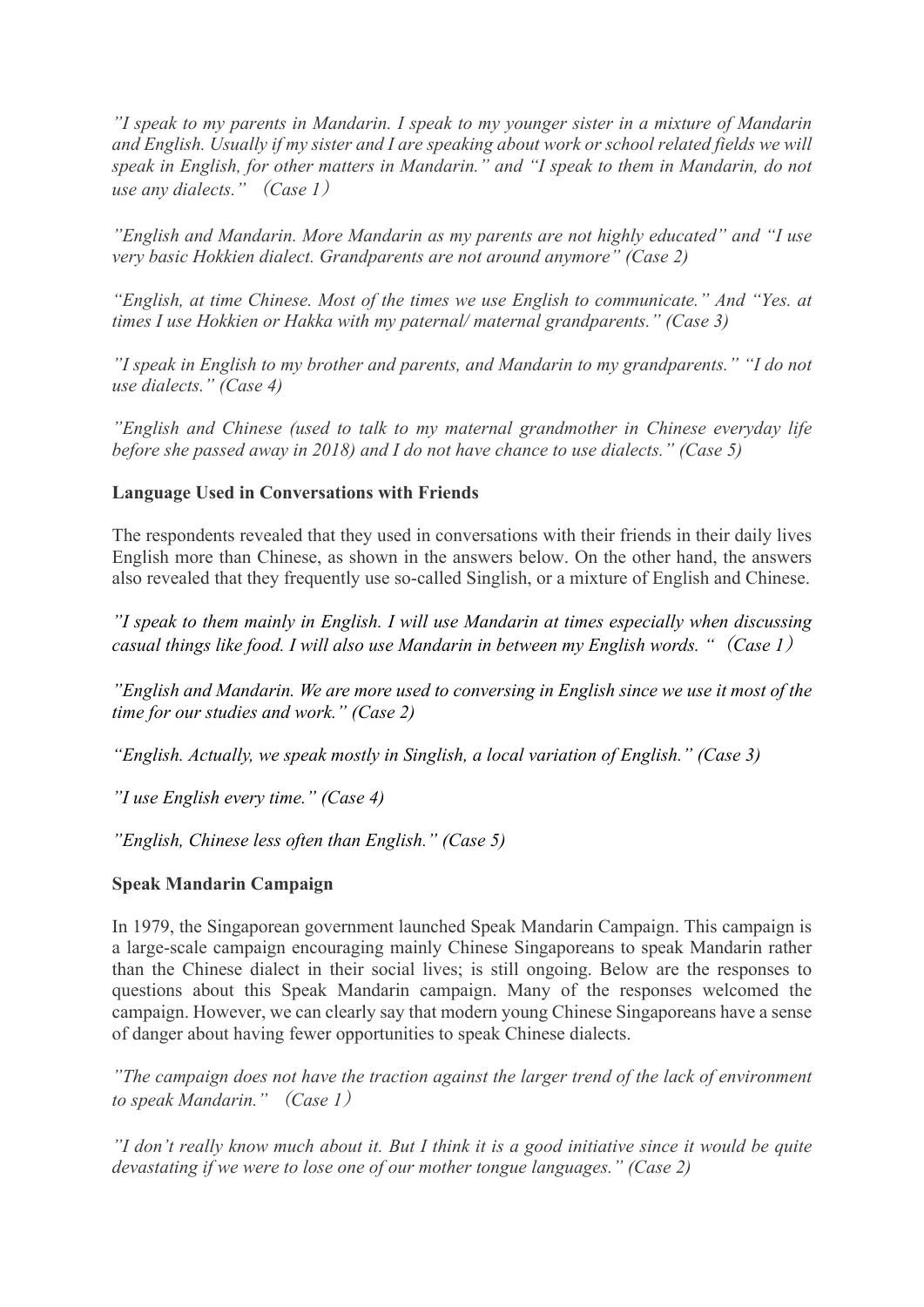*"I think it's great because speaking Mandarin has reduced a lot and the newer generation are increasingly speaking more English than Mandarin." (Case 3)*

*"I wish that young people had a chance to learn dialect formally as well. It is a pity that only mostly older generations speak these dialects today, and young people do not have the opportunity to learn it properly." (Case 4)*

*"The Campaign aims to encourage Singaporean Chinese to speak standard mandarin Chinese and discourage the use of dialects. I think the campaign was very successful and perhaps backfire. This is because many youths are not able to speak dialect." (Case 5)*

### **Chinese Clan Association**

Chinese immigrants have created Chinese clan associations for their birthplaces in China on the land they have immigrated to, and received from the associations, life supports, job mediation, contact with their homeland, ceremonial occasions, and many other lives' supports. Even now, there are many clan associations in Singapore such as Fujian Hall, Guangdong Hall, Hainan Hall, and Fuzhou Hall, which are connected by powerful networks with clan associations in Chinese communities around the world.

Table 3 shows the responses to the questions regarding the Chinese clan associations in this survey. We can clearly say that many of the respondents were unaware of the activity. Particularly, when asked about the Singapore Federation of Chinese Clan Associations unifying oversees Singapore's Chinese clan associations as a federation, none of responders know the existence of this organization itself, except that one of the respondents was concerned that the organization would deepen relations between China and Singapore.

|        | Q5. Do you know some              | Q6. Have you ever participated in                                               | Q7. Do you know Singapore                                                  |  |
|--------|-----------------------------------|---------------------------------------------------------------------------------|----------------------------------------------------------------------------|--|
|        | <b>Chinese Clan associations?</b> | some activities of clan associations?                                           | <b>Federation of Chinese Clan</b>                                          |  |
|        |                                   |                                                                                 | am not really interested in finding out what                               |  |
| Case 1 |                                   | Yes, Teochew Association Hokkien No.I am not interested nor aware of their      | they are. I am a little concerned they might be                            |  |
|        | Association.                      | activities.                                                                     | influenced to be too friendly towards People's                             |  |
|        |                                   |                                                                                 | Republic of China.                                                         |  |
| Case2  |                                   | know they exist but I cannot recall I have no affiliations with any of the clan | No. This is the first time hearing about it.                               |  |
|        | their names.                      | associations.                                                                   |                                                                            |  |
| Case 3 | No.                               | No.                                                                             | No.                                                                        |  |
| Case4  |                                   | My Primary School was established by the                                        |                                                                            |  |
|        |                                   | Singapore Hokkien Huay Kuan, so I probably                                      |                                                                            |  |
|        | No.                               | No.<br>did participate in some activities associated                            |                                                                            |  |
|        |                                   | with them in my Primary School days.                                            |                                                                            |  |
| Case5  | Yes. Hokkien Association,         | I have never heard of activities organized by                                   | No. I am unsure of the role of Federation of<br>Chinese Clan Associations. |  |
|        | Teochew Association               | clan associations. I am also not interested in                                  |                                                                            |  |
|        |                                   | the activities of clan associations                                             |                                                                            |  |

Table3: Responses to the Questions Regarding the Chinese Clan Associations

# **Maintaining Singaporean Society**

We asked young respondents being responsible for Singapore in the future what is important for Singaporean society. The response is as follows. Many of the responses were that respecting multicultural and multi-ethnic Singapore is essential for the society.

*"Our meritocracy where everyone must be given a fair chance to excel regardless of their background. Social mobility for even the less privileged to have decent opportunities to move up. Understanding and respect across different ethnic and religious groups – that we accept*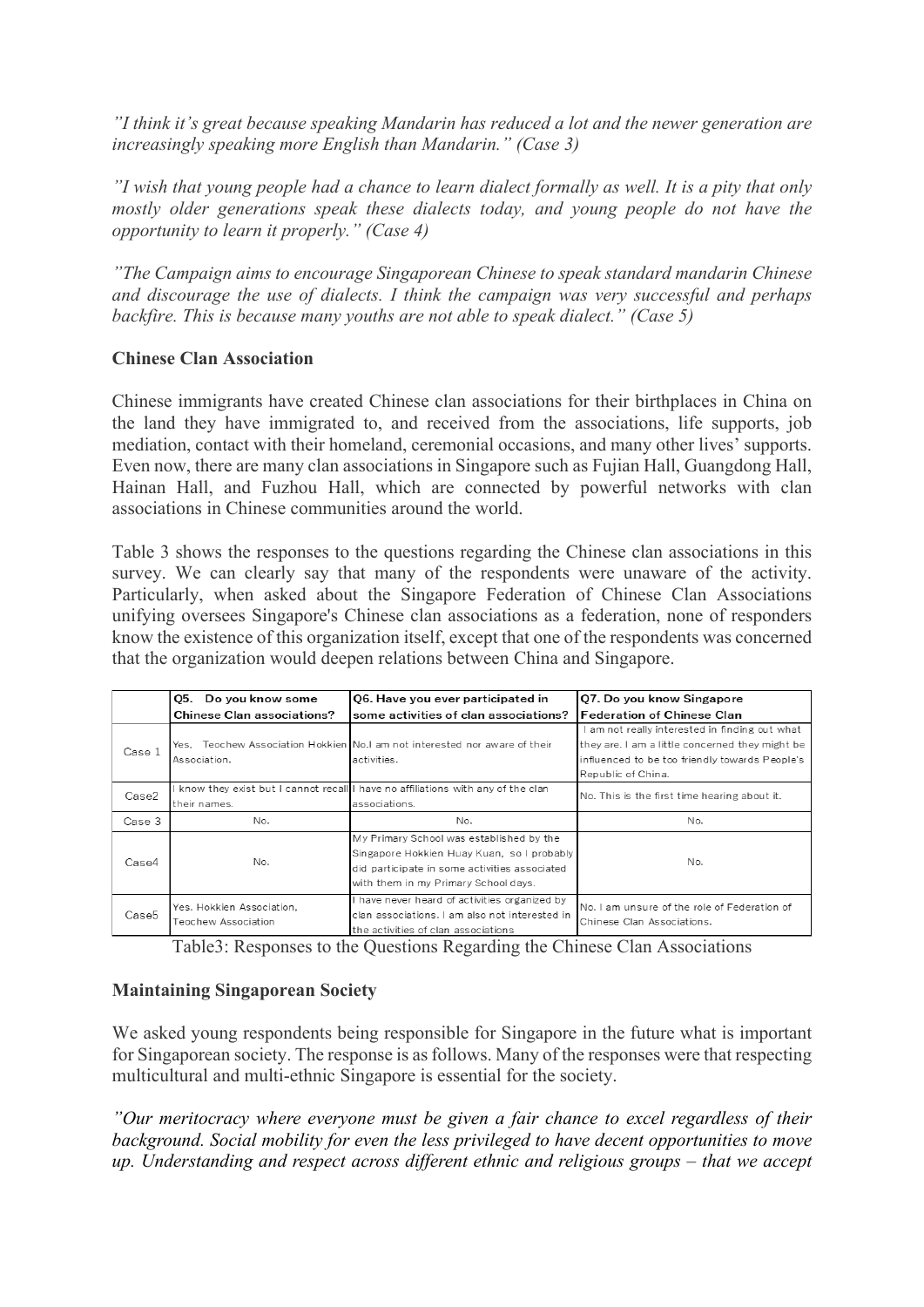*that there will be differences and that is to be celebrated."* (*Case 1*)

*"I think Singapore is unique in its multiculturalism and this should be maintained. Growing up in a multicultural society enables us to learn more about other cultures and be appreciative and accepting of one another's differences and similarities." (Case 2)*

*"I think what's important in maintaining a harmonious Singapore society is mutual understanding and respect between the different ethnic groups. More importantly, to not have censorship about real issues and instead to start real communication and conversations about issues that troubles these ethnic groups. From this, as a society we can work together in coming up realistic solutions with regards to these said problems." (Case 3)*

*"I think Singaporeans need to be more compassionate towards the needs of minority groups (in terms of ethnic minorities, sexual minorities, immigrant workers etc.) "(Case 4)*

*"I think respect is important to maintain Singapore society. By respecting each other's culture, language, religion and way of life, we can live harmoniously." (Case 5)*

# **Identity**

When asked about "your identity," all responses were "my identity is Chinese Singaporean." We can clearly say that their identity does not simply mean having roots in Chinese descent; their identity is necessary to have relationships with other ethnic groups in Singapore and a sense of belonging to Republic of Singapore.

*"My ethnicity does not dictate my political loyalty. I am a Singaporean first and foremost. My Chinese heritage merely informs the cultural practices I subscribe to. The fundamental ideals that make Singapore will come first."* (*Case 1*)

*"I identify myself as a Singaporean Chinese. I think it is important for one to still be in touch with the cultures of your own race while still identifying as Singaporean with the rest of the nation. This helps me to embrace the fact that we are all different yet similar and how we can have a collective identity but still keep our own roots." (Case 2)*

*"I personally view myself as a Singapore Chinese. I believe having this national identity as a Singaporean is important to me because it makes me feel that I have a stake in my country's matters. Therefore, it matters to me how other countries perceive Singapore as a country and Singaporeans whom are representatives of Singapore." (Case 3)*

*"I feel that there needs to be more sensitivity towards other races and ethnic groups, not just by Chinese Singaporeans but also by the Singaporean government." (Case 4)*

*"I think that my national identity is Singaporean. This is because Singaporean's identity ourselves based on our shared Singaporean Singlish way of speaking and our multi-racial society. In addition, our national pledge states that: we the citizens of Singapore, pledge ourselves as one united people, regardless of race, language or religion to build a democratic society… Therefore, I think national identity should not include our race. We are all Singaporeans regardless of race, language or religion." (Case 5)*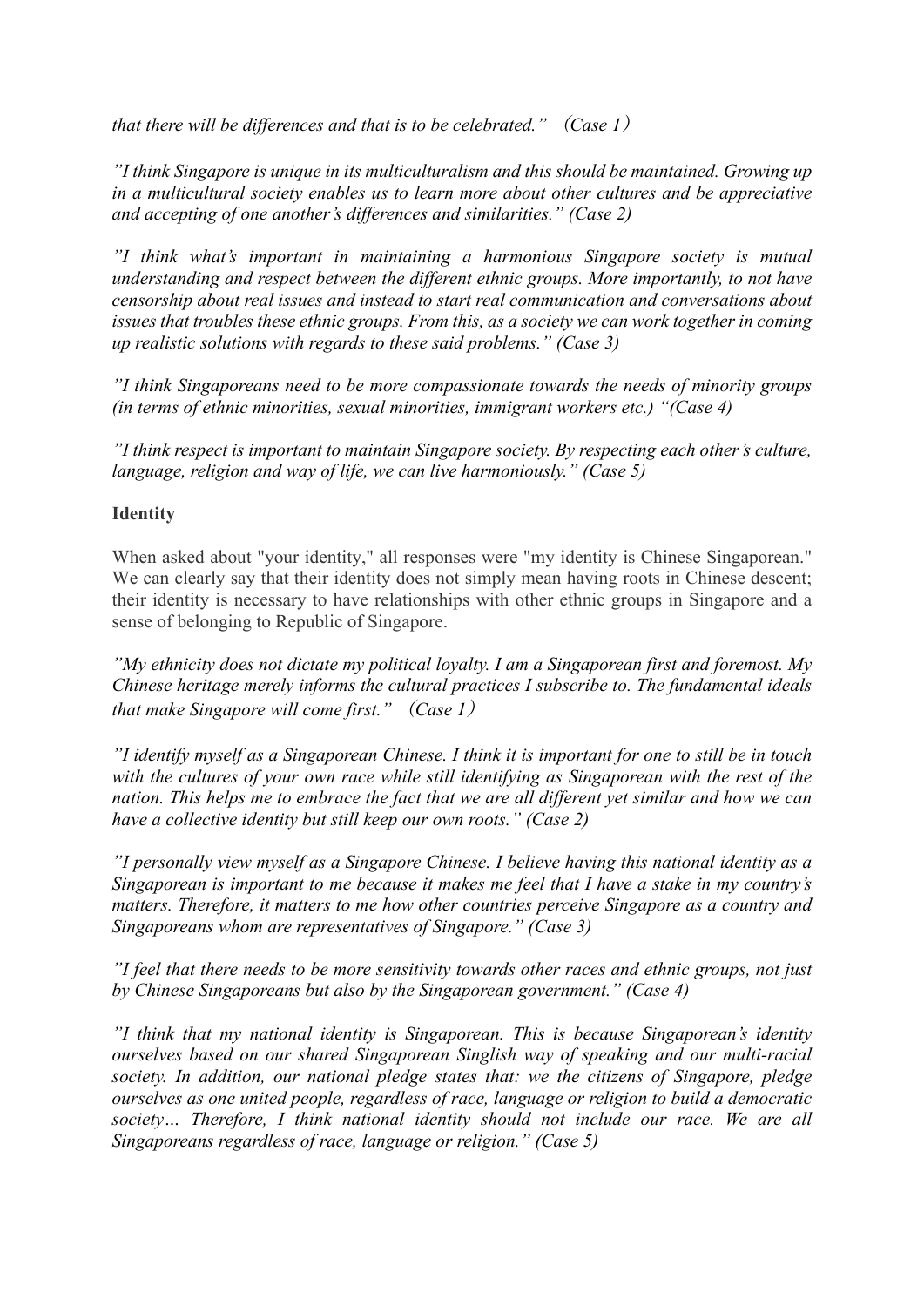### **Conclusions**

### **Everyday Languages**

Regarding the language used in the family, we can clearly say that for conversations with parents Mandarin is often used and for conversations with grandparents, dialects are often used, although it depends on the individual home environment of the respondents. On the other hand, we have found that English is often used in conversations among brothers and sisters. The survey results on the languages used by the respondents' friends revealed that English is becoming more and more the main language used in a daily life in the younger generation. When asked about the language used in conversation with their friends, all respondents said they mainly used English.

From the results that many respondents had completed learning Mandarin by high school, we can more clearly say that English has become a common language in their social lives, especially among the younger generation. However, in those responses, when talking about casual topics with friends, they responded that Mandarin is included in the English conversation, and in a different response, some respondents said that they used in conversation with the friends, local English in Singapore, Singlish.

From the above, young Chinese Singaporeans learn and utilize practical English for their social lives and works, while we consider that they skillfully use Mandarin, Chinese dialects, and Singapore's unique Singlish according to the intimacy with others. One of the reasons why Chinese Singaporeans' identities are not simply "Chinese" is in our consideration due to their multilingual use in their daily lives.

#### **Maintaining Singaporean Society and Identity of Young Chinese Singaporean**

Many responses to the question about what is needed to maintain Singapore's society included Singapore symbolic aspects with a multicultural society. They often described the need for understanding and respect for multi-ethnic cultures, languages and religions, inter-ethnic cooperation, consideration for minorities, and compassion for other ethnic groups.

We think that the younger generation, being responsible for Singaporean society, said this means that the younger generation felt proud and hopeful that they had become one of the world's leading economic powers in a short period of 50 years after the founding of the country, due to the Singapore government's promotion of policies treating multi-ethnic groups equally, and the education policy centered on elite education such as bilingual education. In other words, they were considered to at least trust the government. This is also reflected in the responses to the respondents' own identity questions.

Many respondents answered to the question: What do you think about your own identity? as they were "Chinese Singaporean". However, at the same time, some respondents said that the identity of "Chinese Singaporean" is just the identity defined in the ethnic classification by the government, and that their identity is "Singaporean".

In other words, they are aware that by being recognized as Singaporeans relative to people in other countries, they can establish Singaporean identities, which in turn allows ethnic groups to unite with one single identity. Moreover, recognizing themselves as Singaporeans helps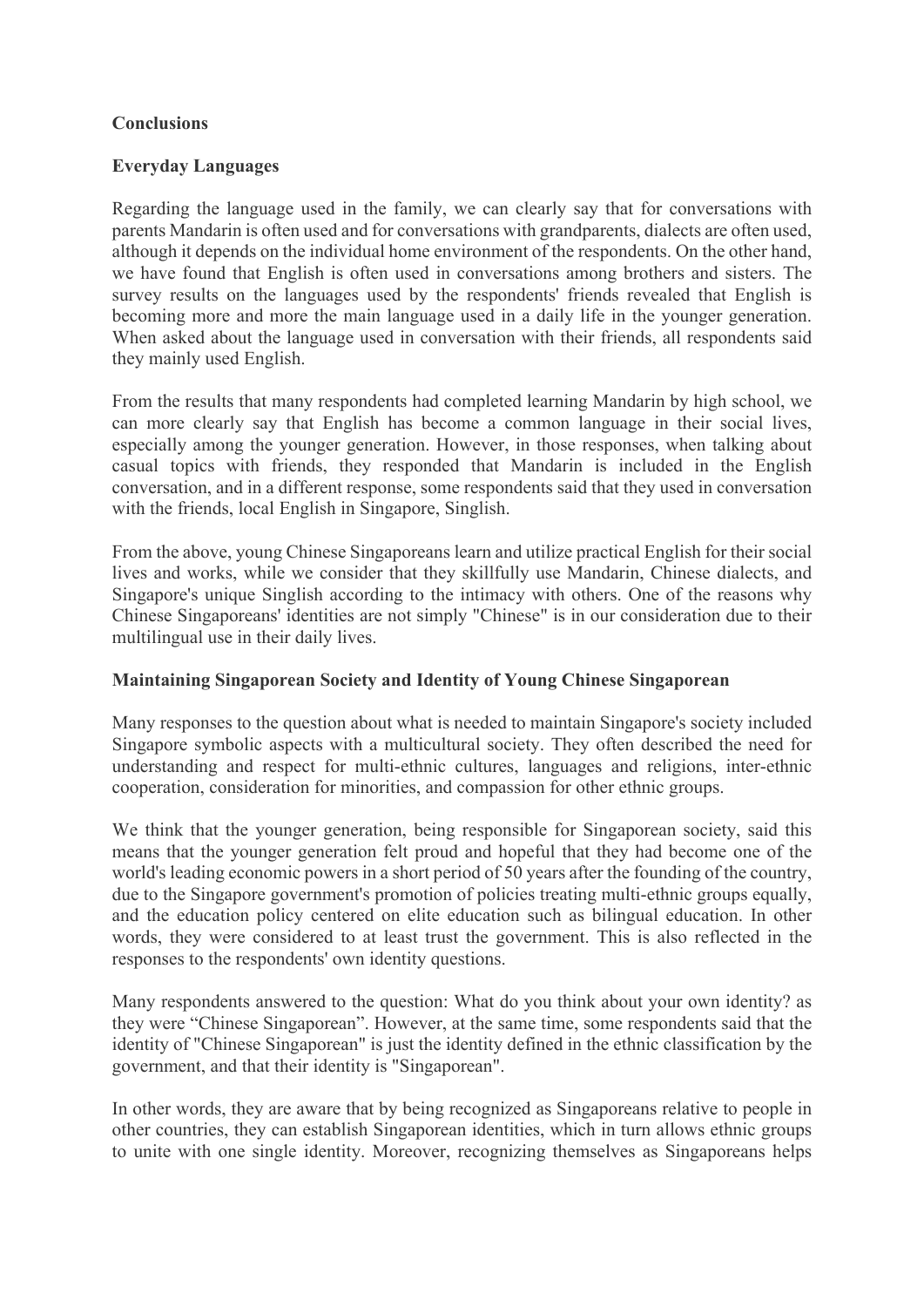them to become aware of the country of Singapore. As the above mentioned and as the response in Case 5 represents the young Chinese Singaporeans of today, it describes as follows.

*"I think that my national identity is Singaporean. This is because Singaporean's identity ourselves based on our shared Singaporean Singlish way of speaking and our multi-racial society."*

What is interesting in this description is the Singlish that exist in their lives. *Singlish* is a unique Singaporean English, but it is interesting for us that it has become a part of the Singaporean identities. For example, Yamada states that Singlish is de-Anglicized and is a type of World English (Yamada,2001). Investigating the identities of Singaporeans' other generations and Singaporeans other than Chinese Singaporeans is naturally necessary since this survey applies to limited survey subject. We consider that Singaporeans will establish non-racial identities gradually when it comes to the identities of Singaporean being responsible for the next generation. At that time, we would like to continue to verify how the identities of Chinese Singaporeans, consisting of the large population of Singaporean society will continue to change in relation to their Chinese roots, cultures, traditions, and dialects.

#### **Acknowledgements**

Thank you very much for Dr.Thang Leng Leng who introduced me new graduates of NUS and I would like to express my sincere thanks to the five NUS graduates who were interviewed in August 2019.